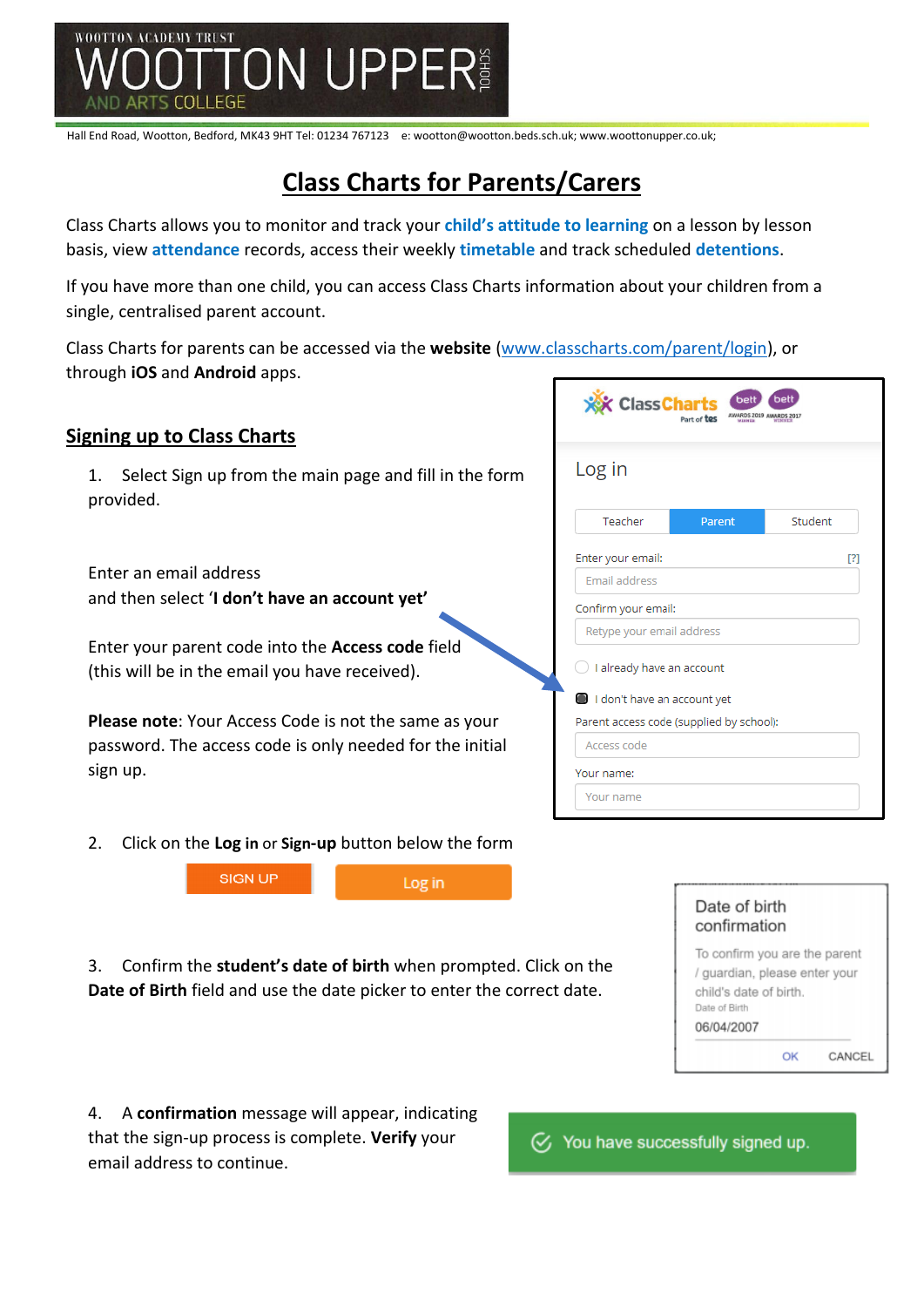

## **Behaviour**

Selecting this tab will display multiple graphs which represent an overview of your child's **achievement** and **behaviour** data within a timeframe. By default, the displayed date range is 31 days.



To view a different range of behaviour data, click on the **Calendar** icon to select from the available presets or create your own custom date range.

Below these graphs you can find a list of behaviour activity relating to your child. These display the **behaviour** that was awarded, **when** it was awarded, **who** awarded the behaviour, the **lesson** the behaviour was awarded in, and how many **points** the award is worth.

| 13:02<br><b>Demo Pupil</b><br>Detention issued for ATL 2 by Mr G Freemantle<br>Location: SCN Time: 12:15 Type: Year 10 ATL 2 Lunch Sanction<br>10:50<br><b>Demo Pupil</b><br>ATL 3 - Expected Learning awarded by Mr G Freemantle.<br>10:48<br><b>Demo Pupil</b><br>HW ATL 4 awarded by Mr G Freemantle.<br>Excellent homework on Macbeth<br>10:47<br><b>Demo Pupil</b><br>ATL 3 - Expected Learning awarded by Mr G Freemantle. | Friday 6 November |  |  |  |  |
|----------------------------------------------------------------------------------------------------------------------------------------------------------------------------------------------------------------------------------------------------------------------------------------------------------------------------------------------------------------------------------------------------------------------------------|-------------------|--|--|--|--|
|                                                                                                                                                                                                                                                                                                                                                                                                                                  |                   |  |  |  |  |
|                                                                                                                                                                                                                                                                                                                                                                                                                                  |                   |  |  |  |  |
|                                                                                                                                                                                                                                                                                                                                                                                                                                  |                   |  |  |  |  |
|                                                                                                                                                                                                                                                                                                                                                                                                                                  |                   |  |  |  |  |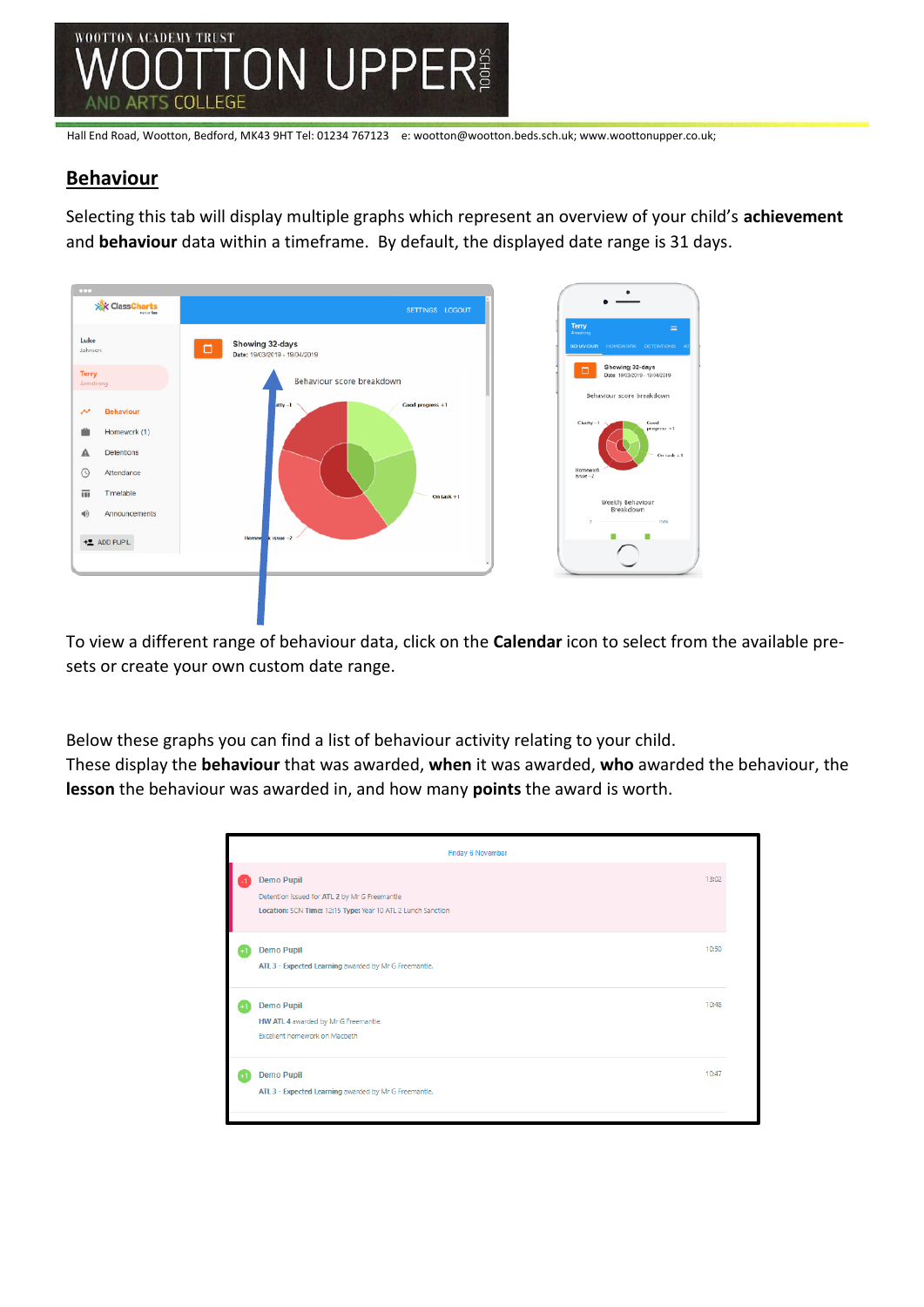

#### **Other options**

Apart from the **Behaviour** tab, there are other features within the site/app.

**Announcements** - this will be used in the near future to communicate notices/reminders to students and parents/carers.

| Detentions - this tab shows and future/past detentions that have been set<br>(these will also appear in the activity feed on the main page) $-$ see below |  |
|-----------------------------------------------------------------------------------------------------------------------------------------------------------|--|
| <b>Timetable</b> - here you will find a copy of your child's timetable                                                                                    |  |

**Attendance** - here you will see a summary of your child's attendance

#### **Detentions**

Detentions fall under 4 categories: **Attended**, **Not attended**, **Pending** and **Upscaled**.

**Attended**: Your child has sat this detention.

**Not attended**: Your child did not sit this detention.

**Pending**: This detention has not been sat yet.

**Upscaled**: Your child's detention has been escalated into another type of detention – this is usually as the child has not attended the original detention.

| On the app, to view more information about a specific detention, click | After school            | Not attended |
|------------------------------------------------------------------------|-------------------------|--------------|
| on the arrow icon.                                                     | Date: 17/04/2019        |              |
|                                                                        | <b>HILL CAR EXAMPLE</b> |              |
|                                                                        |                         |              |

This will bring up a popup that describes the detention, including the **location** for the detention, the awarding **teacher** and **scheduling information**.

If a detention is issued then you will also receive an email notifying you of this.

#### **Adding additional students**

Once you have set up your Class Charts parent account, you can add additional children to the same account.

To add another child to your account, please follow the steps below:

| Website: Click on Add Pupil button in the left-hand side navigation menu.          | $+2$ ADD PUPIL |
|------------------------------------------------------------------------------------|----------------|
| App: Click on the Pupil icon in the bottom right hand corner of the app and select |                |
| Add pupil                                                                          | B Add pupil    |